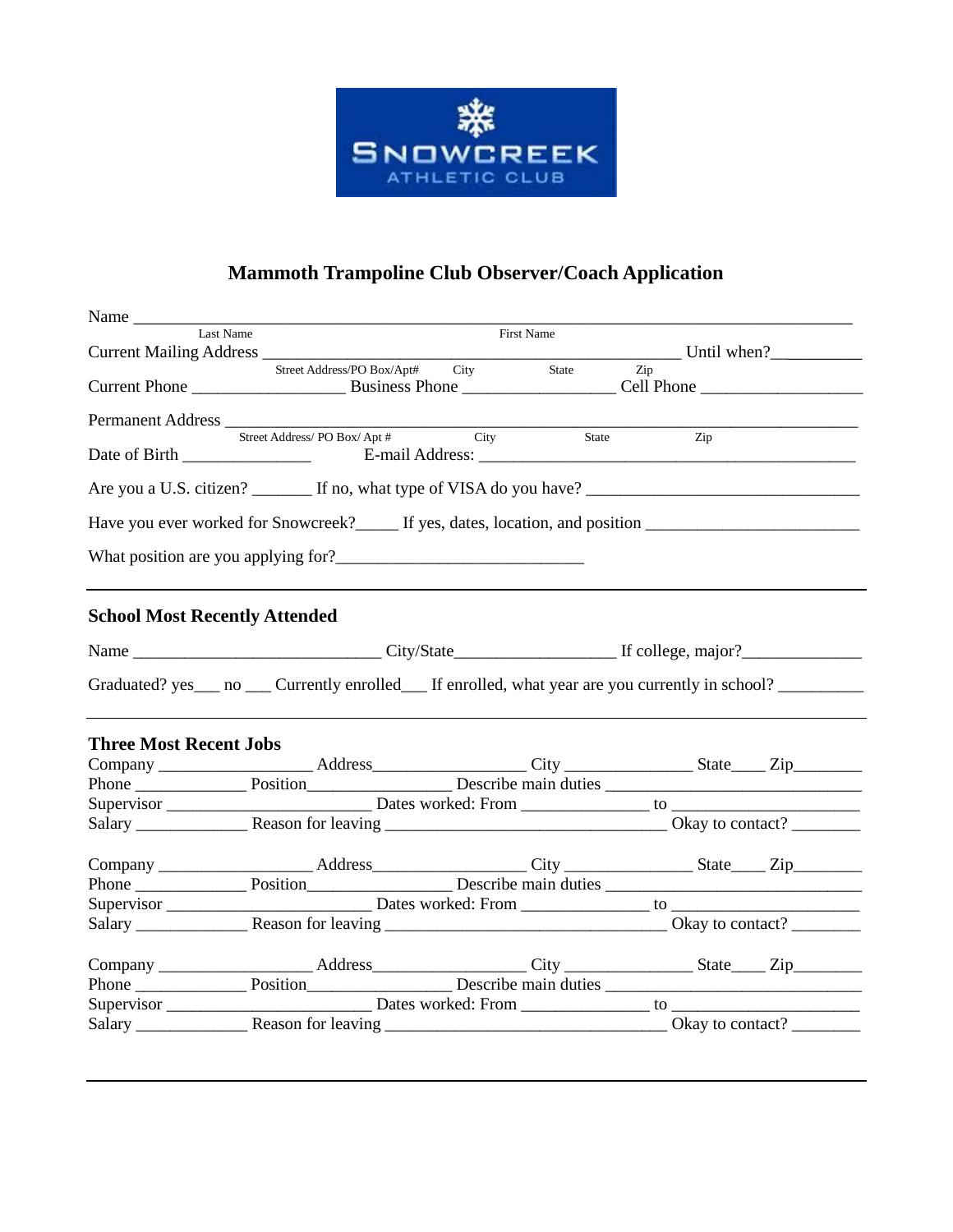

# **References** (one personal, two professional reference) PLEASE PROVIDE CONTACT INFORMATION Name \_\_\_\_\_\_\_\_\_\_\_\_\_\_\_\_\_\_\_\_\_\_\_\_\_\_\_\_\_\_\_\_\_\_\_\_\_\_\_\_\_\_\_\_\_\_\_\_\_\_\_\_\_ Relationship \_\_\_\_\_\_\_\_\_\_\_\_\_\_\_\_\_\_\_\_\_ Phone \_\_\_\_\_\_\_\_\_\_\_\_\_\_\_\_\_\_ E-mail\_\_\_\_\_\_\_\_\_\_\_\_\_\_\_\_\_\_\_\_\_\_\_\_\_\_\_\_\_\_\_\_\_\_\_\_\_\_\_\_\_\_\_\_\_\_\_\_\_\_\_\_\_\_\_\_\_\_\_\_\_ Address  $\overline{A}$ Name \_\_\_\_\_\_\_\_\_\_\_\_\_\_\_\_\_\_\_\_\_\_\_\_\_\_\_\_\_\_\_\_\_\_\_\_\_\_\_\_\_\_\_\_\_\_\_\_\_\_\_\_\_ Relationship \_\_\_\_\_\_\_\_\_\_\_\_\_\_\_\_\_\_\_\_\_ Phone \_\_\_\_\_\_\_\_\_\_\_\_\_\_\_\_\_\_ E-mail\_\_\_\_\_\_\_\_\_\_\_\_\_\_\_\_\_\_\_\_\_\_\_\_\_\_\_\_\_\_\_\_\_\_\_\_\_\_\_\_\_\_\_\_\_\_\_\_\_\_\_\_\_\_\_\_\_\_\_\_\_ Address \_\_\_\_\_\_\_\_\_\_\_\_\_\_\_\_\_\_\_\_\_\_\_\_\_\_\_\_\_\_\_\_\_\_\_\_\_\_\_\_\_\_\_\_\_\_\_\_\_\_\_\_\_\_\_\_\_\_\_\_\_\_\_\_\_\_\_\_\_\_\_\_\_\_\_\_\_\_\_\_\_\_\_ Name \_\_\_\_\_\_\_\_\_\_\_\_\_\_\_\_\_\_\_\_\_\_\_\_\_\_\_\_\_\_\_\_\_\_\_\_\_\_\_\_\_\_\_\_\_\_\_\_\_\_\_\_\_ Relationship \_\_\_\_\_\_\_\_\_\_\_\_\_\_\_\_\_\_\_\_\_ Phone E-mail E-mail Address \_\_\_\_\_\_\_\_\_\_\_\_\_\_\_\_\_\_\_\_\_\_\_\_\_\_\_\_\_\_\_\_\_\_\_\_\_\_\_\_\_\_\_\_\_\_\_\_\_\_\_\_\_\_\_\_\_\_\_\_\_\_\_\_\_\_\_\_\_\_\_\_\_\_\_\_\_\_\_\_\_\_\_

# **Sports, activities and other skills**

Please list all relevant professional, technical, recreational, social, etc., skills (teaching, coaching, digital media, crafting, mechanical, hobby, language, clerical, writing, etc.). Where appropriate, include when you participated in the activity, by whom you were coached, what honors you've earned, etc:

\_\_\_\_\_\_\_\_\_\_\_\_\_\_\_\_\_\_\_\_\_\_\_\_\_\_\_\_\_\_\_\_\_\_\_\_\_\_\_\_\_\_\_\_\_\_\_\_\_\_\_\_\_\_\_\_\_\_\_\_\_\_\_\_\_\_\_\_\_\_\_\_\_\_\_\_\_\_\_\_\_\_\_ \_\_\_\_\_\_\_\_\_\_\_\_\_\_\_\_\_\_\_\_\_\_\_\_\_\_\_\_\_\_\_\_\_\_\_\_\_\_\_\_\_\_\_\_\_\_\_\_\_\_\_\_\_\_\_\_\_\_\_\_\_\_\_\_\_\_\_\_\_\_\_\_\_\_\_\_\_\_\_\_\_\_\_ \_\_\_\_\_\_\_\_\_\_\_\_\_\_\_\_\_\_\_\_\_\_\_\_\_\_\_\_\_\_\_\_\_\_\_\_\_\_\_\_\_\_\_\_\_\_\_\_\_\_\_\_\_\_\_\_\_\_\_\_\_\_\_\_\_\_\_\_\_\_\_\_\_\_\_\_\_\_\_\_\_\_\_

# **Organizations and Activities**

Please list all relevant clubs, organizations, groups, sport teams, etc., to which you have belonged in the past and/or in which you currently participate: \_\_\_\_\_\_\_\_\_\_\_\_\_\_\_\_\_\_\_\_\_\_\_\_\_\_\_\_\_\_\_\_\_\_\_\_\_\_\_\_\_\_\_\_\_\_\_\_\_\_\_\_\_\_\_\_\_\_\_\_\_\_\_\_\_\_\_\_\_\_\_\_\_\_\_\_\_\_\_\_\_\_\_\_\_\_\_\_\_\_\_\_\_\_\_\_\_\_\_

\_\_\_\_\_\_\_\_\_\_\_\_\_\_\_\_\_\_\_\_\_\_\_\_\_\_\_\_\_\_\_\_\_\_\_\_\_\_\_\_\_\_\_\_\_\_\_\_\_\_\_\_\_\_\_\_\_\_\_\_\_\_\_\_\_\_\_\_\_\_\_\_\_\_\_\_\_\_\_\_\_\_\_\_\_\_\_\_\_\_\_\_\_\_\_\_\_\_\_

#### **Harassment/Discrimination**

Mammoth Trampoline Club's policy is to prohibit all illegal and improper forms of harassment and discrimination by our employees. This includes sexual, racial, religious, and/or other forms of harassment and discrimination. Have you ever been accused of any illegal or improper act(s) of harassment of or discrimination against any person including but not limited to, workplace harassment? (Note: a prior accusation or conviction is not an automatic bar to employment. The type of conviction or accusation will be evaluated before any decision is made.) : yes  $\_\_$ no  $\_\_$ 

\_\_\_\_\_\_\_\_\_\_\_\_\_\_\_\_\_\_\_\_\_\_\_\_\_\_\_\_\_\_\_\_\_\_\_\_\_\_\_\_\_\_\_\_\_\_\_\_\_\_\_\_\_\_\_\_\_\_\_\_\_\_\_\_\_\_\_\_\_\_\_\_\_\_\_\_\_\_\_\_\_\_\_

Explain: \_\_\_\_\_\_\_\_\_\_\_\_\_\_\_\_\_\_\_\_\_\_\_\_\_\_\_\_\_\_\_\_\_\_\_\_\_\_\_\_\_\_\_\_\_\_\_\_\_\_\_\_\_\_\_\_\_\_\_\_\_\_\_\_\_\_\_\_\_\_\_\_\_\_\_\_

#### **Criminal Record**

Have you ever been convicted of a crime other than a minor traffic offense? If yes, please describe. (Note: A prior conviction is not an automatic bar to employment. The type of conviction and circumstances will be evaluated before any decision is made.): yes \_\_\_ no \_\_\_  $Explain:$ 

\_\_\_\_\_\_\_\_\_\_\_\_\_\_\_\_\_\_\_\_\_\_\_\_\_\_\_\_\_\_\_\_\_\_\_\_\_\_\_\_\_\_\_\_\_\_\_\_\_\_\_\_\_\_\_\_\_\_\_\_\_\_\_\_\_\_\_\_\_\_\_\_\_\_\_\_\_\_\_\_\_\_\_\_\_\_\_\_\_\_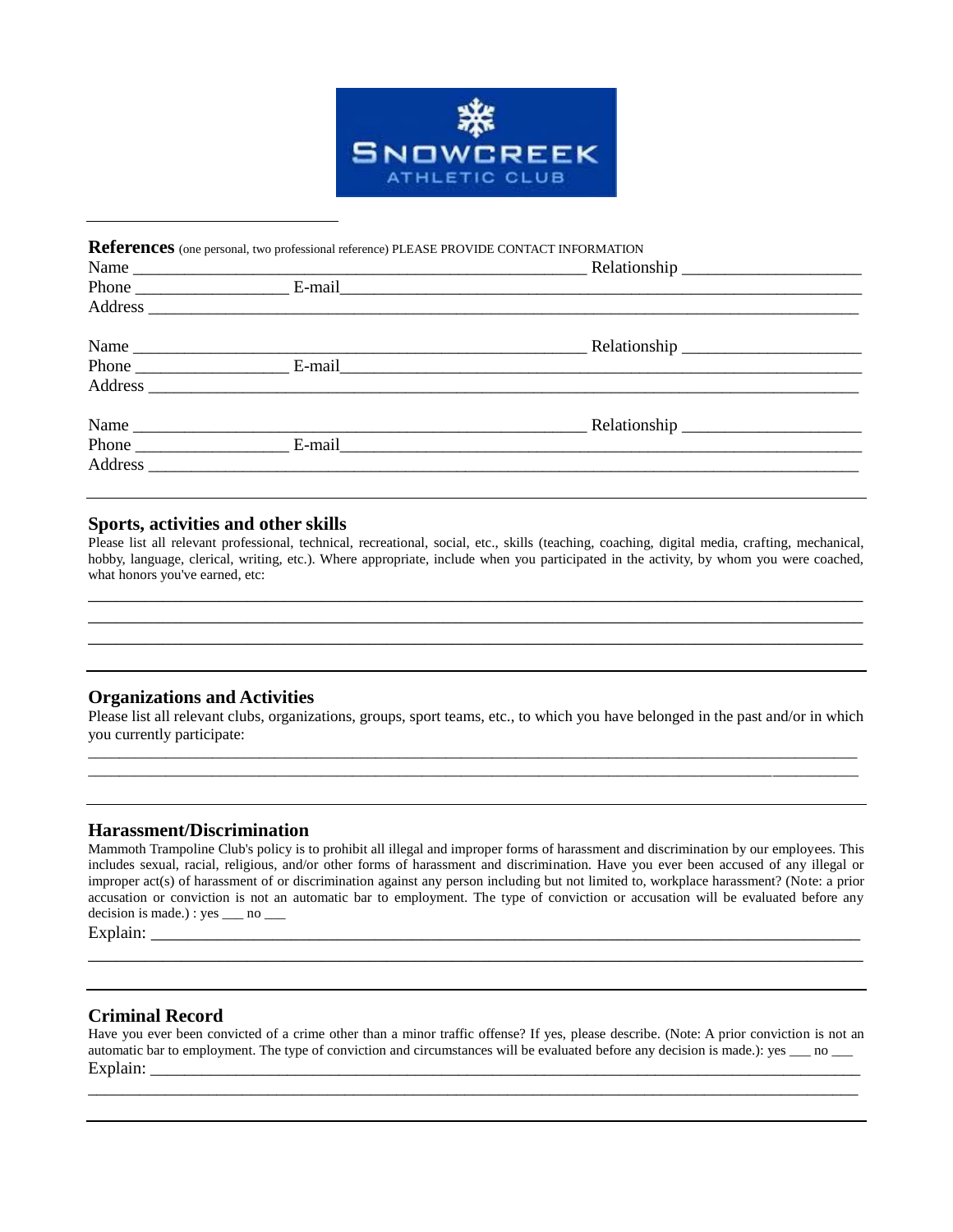

**Child Protection Disclosure:** The following information is required for child protection purposes and failure or refusal to provide it will disqualify you from consideration for employment, and failure to provide complete and accurate information may affect your continued employment.

Have you ever been convicted of a crime against a minor as a victim, or of any other criminal conduct which involved minor children?

yes no

Have you ever been convicted of any crime listed here (or similar in any manner to those listed here): indecent exposure; lewd and lascivious behavior; assault and/or battery of a minor; rape; sexual assault with intent to commit rape; possession, distribution or trafficking of narcotics or other controlled substance; intent to commit any of these crimes?

 $yes \_\_ no$  no

Have you ever been held liable for civil penalties or damages involving sexual or physical abuse of a minor?  $yes \_\_ no \_\_$ 

Are you now or have you ever been subject to any court order involving sexual or physical abuse of a minor, including but not limited to any domestic relations order, injunction, or restraining order?  $yes \_\_ no \_\_\_ no \_\_\_ no \_\_ on \$ 

Have your parental rights ever been restricted or terminated for reasons involving sexual or physical abuse of children?

\_\_\_\_\_\_\_\_\_\_\_\_\_\_\_\_\_\_\_\_\_\_\_\_\_\_\_\_\_\_\_\_\_\_\_\_\_\_\_\_\_\_\_\_\_\_\_\_\_\_\_\_\_\_\_\_\_\_\_\_\_\_\_\_\_\_\_\_\_\_\_\_\_\_\_\_\_\_\_\_\_\_\_\_\_\_\_\_\_ \_\_\_\_\_\_\_\_\_\_\_\_\_\_\_\_\_\_\_\_\_\_\_\_\_\_\_\_\_\_\_\_\_\_\_\_\_\_\_\_\_\_\_\_\_\_\_\_\_\_\_\_\_\_\_\_\_\_\_\_\_\_\_\_\_\_\_\_\_\_\_\_\_\_\_\_\_\_\_\_\_\_\_\_\_\_\_\_\_ \_\_\_\_\_\_\_\_\_\_\_\_\_\_\_\_\_\_\_\_\_\_\_\_\_\_\_\_\_\_\_\_\_\_\_\_\_\_\_\_\_\_\_\_\_\_\_\_\_\_\_\_\_\_\_\_\_\_\_\_\_\_\_\_\_\_\_\_\_\_\_\_\_\_\_\_\_\_\_\_\_\_\_\_\_\_\_\_\_ \_\_\_\_\_\_\_\_\_\_\_\_\_\_\_\_\_\_\_\_\_\_\_\_\_\_\_\_\_\_\_\_\_\_\_\_\_\_\_\_\_\_\_\_\_\_\_\_\_\_\_\_\_\_\_\_\_\_\_\_\_\_\_\_\_\_\_\_\_\_\_\_\_\_\_\_\_\_\_\_\_\_\_\_\_\_\_\_\_

 $yes \_\_ no \_\_$ 

**Please provide an explanation to any answers checked "yes"**

# **I understand and agree that:**

a. Mammoth Trampoline Club may, as it deems appropriate, in its sole discretion, deny employment to any person who answers any of the foregoing questions in the affirmative.

b. In applying for the Coach/Observer position, the information which I have furnished in this section is subject to

 verification, which may include a criminal history check and request for information to any Central Registry of child abusers or sex offenders.

c. Mammoth Trampoline Club may terminate employment or volunteer service of any person:

- Found to have a history of complaints of abuse of a minor, and/or
- Found to have resigned, been terminated, or been asked to resign from a position, whether paid or unpaid, due to complaint(s) of conduct involving sexual abuse of a minor.

d. I have an ongoing obligation to promptly update this disclosure and notify the Mammoth Trampoline Club if any of the foregoing information changes, or is no longer accurate.

Signature: \_\_\_\_\_\_\_\_\_\_\_\_\_\_\_\_\_\_\_\_\_\_\_\_\_\_ Date: \_\_\_\_\_\_\_\_\_\_\_\_\_\_\_\_\_\_\_\_\_\_\_\_\_\_\_\_\_